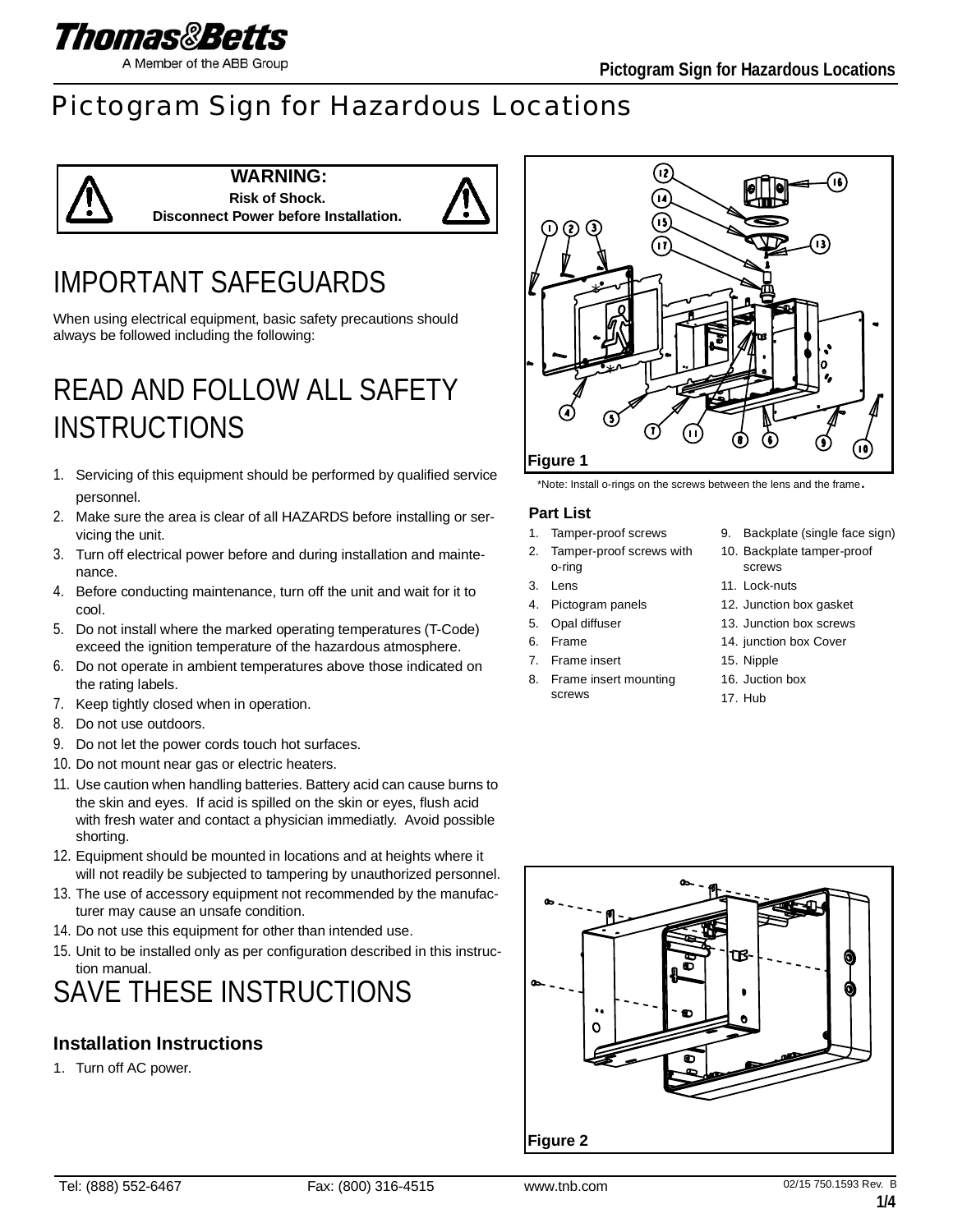

#### **Ceiling Mount (Figure 1)**

- a. Remove junction box assembly from carton. Remove junction box cover from junction box assembly and retain securement screw.
- b. Install junction box and route AC circuit wires into the junction box and leave 6" of wire length.
- c. Remove lens, two pictogram panels and the opal diffuser on the front of the unit (use the supplied bit to remove the tamper-proof screws).
- d. In order to access the knockouts of the frame, remove the 4 screw(s) holding the frame insert to the frame and separate them (see Figure 2).
- e. Ensure that the retaining screw is accessible (see Figure 1, Part No. 13). Use the screws from the junction box to secure the cover to the junction box.
- f. Remove the left knockout on top of the frame. Determine which holes in the frame will be used for mounting (see Figure 1). Support frame with two blocks of wood, maximum one inch apart. Strike knockouts with a hammer and screwdriver. Clear holes of burrs to allow proper assembly of nipple/wire assembly.
- g. Thread nipple/wire assembly into the frame.
- h. Secure junction box cover to the frame using the provided nut.
- i. Reassemble the frame insert inside the frame.

#### **Wall Mount (Single Face Model Only)**

- a. Remove junction box assembly from carton. Remove junction box cover from junction box assembly, install hub on junction box and retain securement screw.
- b. Remove the backplate (9) from the packaging. Determine the proper knockouts to remove for mounting to the junction box (see Figure 3).
- c. Support area around knockouts with two blocks of wood. Strike knockouts from the inside with a hammer and a screwdriver.
- d. Reinstall the backplate to the frame using the 6 tamper-proof screws (use the supplied bit).
- 2. **Electrical connections:** Connect one end to the leads inside the enclosure and the other end to AC line voltage inside the junction box. Connect the white lead to neutral and the purple lead to AC line voltage (the input is universal ). (See Figure 4). Connect the ground(green wire) to the junction box.

**Optional:** For AC models with DC remote power, one end connects to the LED-STRIP leads inside the enclosure and the other end to the DC input inside the junction box. Connect the red lead to the positive and the blue lead to the negative of the remote DC input (see Figure 4).

**For ceiling mount:** Mount the frame and junction box cover assembly to junction box by using the provided securement screw. **For wall mount:** Attach the frame (6) to the junction box, using the junction box supplied screws. Install 2 stem washers to ensure bonding.

- 3. Select the desired pictogram panel and install it with the opal diffuser behind. The pictogram panel without arrow shall be installed facing right (see Figure 5).
- 4. Install the lens by using the 6 tamper-proof screws.The o-ring has to be installed on the center screws between the lens and the frame as shown in figure 1.

*The tamper-proof screws should be equally torqued to approximately 10 - 15 in-lbs (1.1 - 1.7 N-m).*

5. Energize AC. Sign will illuminate.

**Figure 5**

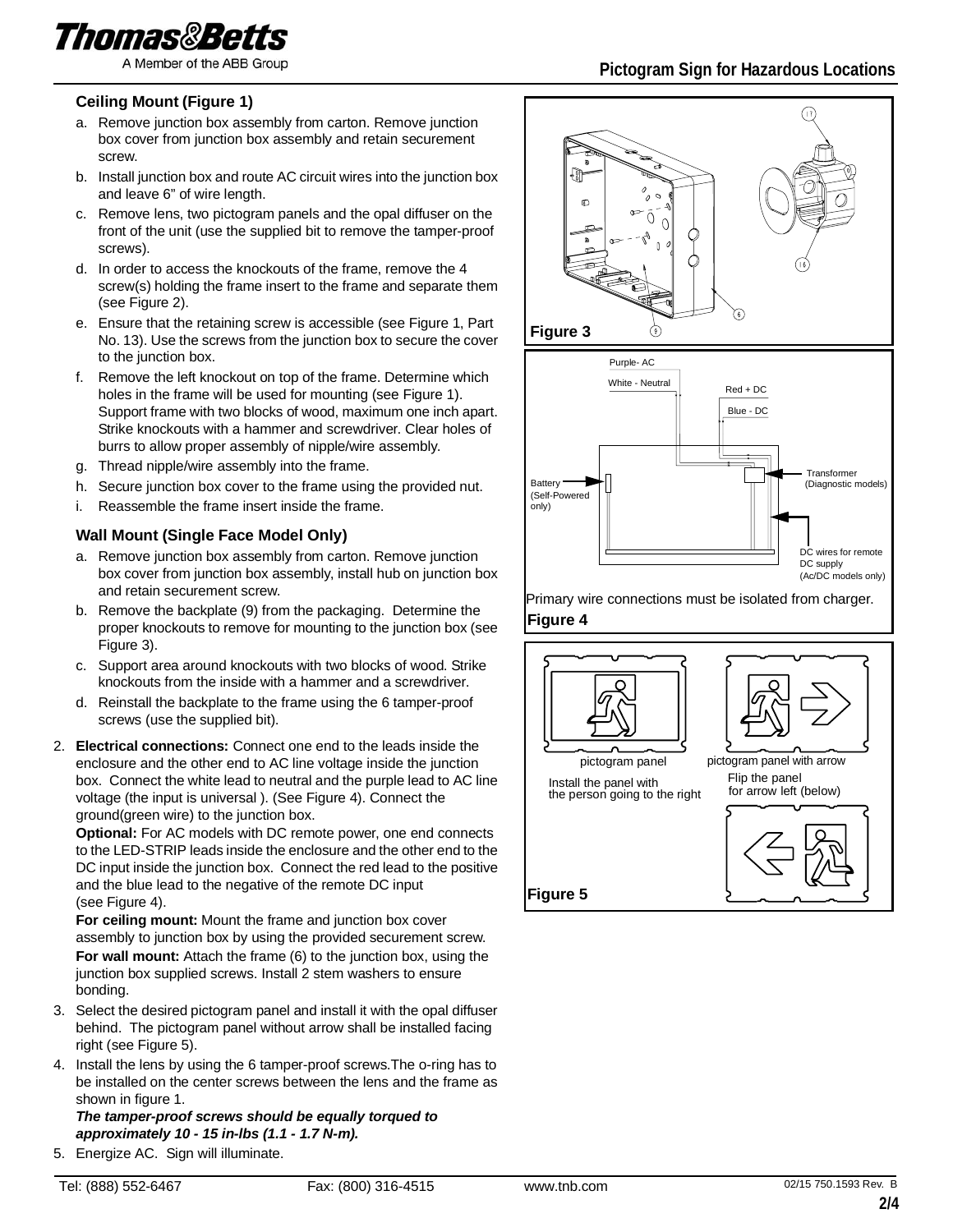

### **Manual Testing (Self-Powered Models)**

Operate the magnetic "test switch" by holding the provided magnet underneath the unit where indicated on the frame. The AC pilot lamp will go out, the legend will flicker, but remain lit. Remove the magnet. The AC pilot light will turn on, the legend will flicker but remain lit.

### **Automatic testing and diagnostics**

A built in micro-controller will self-test the unit and identify display failures of the unit on a monthly basis and identifies as well as displays failures of the electrical components: battery, battery charger and LEDs.

#### *Self-test*

The self-test is performed every 30 days for 1 minute, every 6 months for 30 minutes, and annually for 90 minutes.

#### *Diagnostic function*

The diagnostic function uses a bi-color pilot LED indicator. Service is required if the LED turns red indicating that an alarm condition is detected (see Figure 6).

| o               | Green | Steady On          | AC On                     |
|-----------------|-------|--------------------|---------------------------|
| $-0$            | Green | One Blink          | In Test                   |
| o               | Red   | Steady On          | <b>Battery Disconnect</b> |
| -0              | Red   | One Blink          | <b>Battery Failure</b>    |
| $O-O$           | Red   | <b>Two Blinks</b>  | <b>Charger Failure</b>    |
| $0 - 0 - 0 - 0$ | Red   | <b>Four Blinks</b> | <b>LED Strip Failure</b>  |

### **Maintenance (All Models)**

None required. For battery-operated units: if AC supply to the unit is to be disconnected for 2 months or more, the battery must be disconnected.

**Note**(Nickel-Cadmium) batteries are shipped discharged and may require 10 minutes of connection to AC supply before start-up test procedure, and 96 hours to reach full charge.